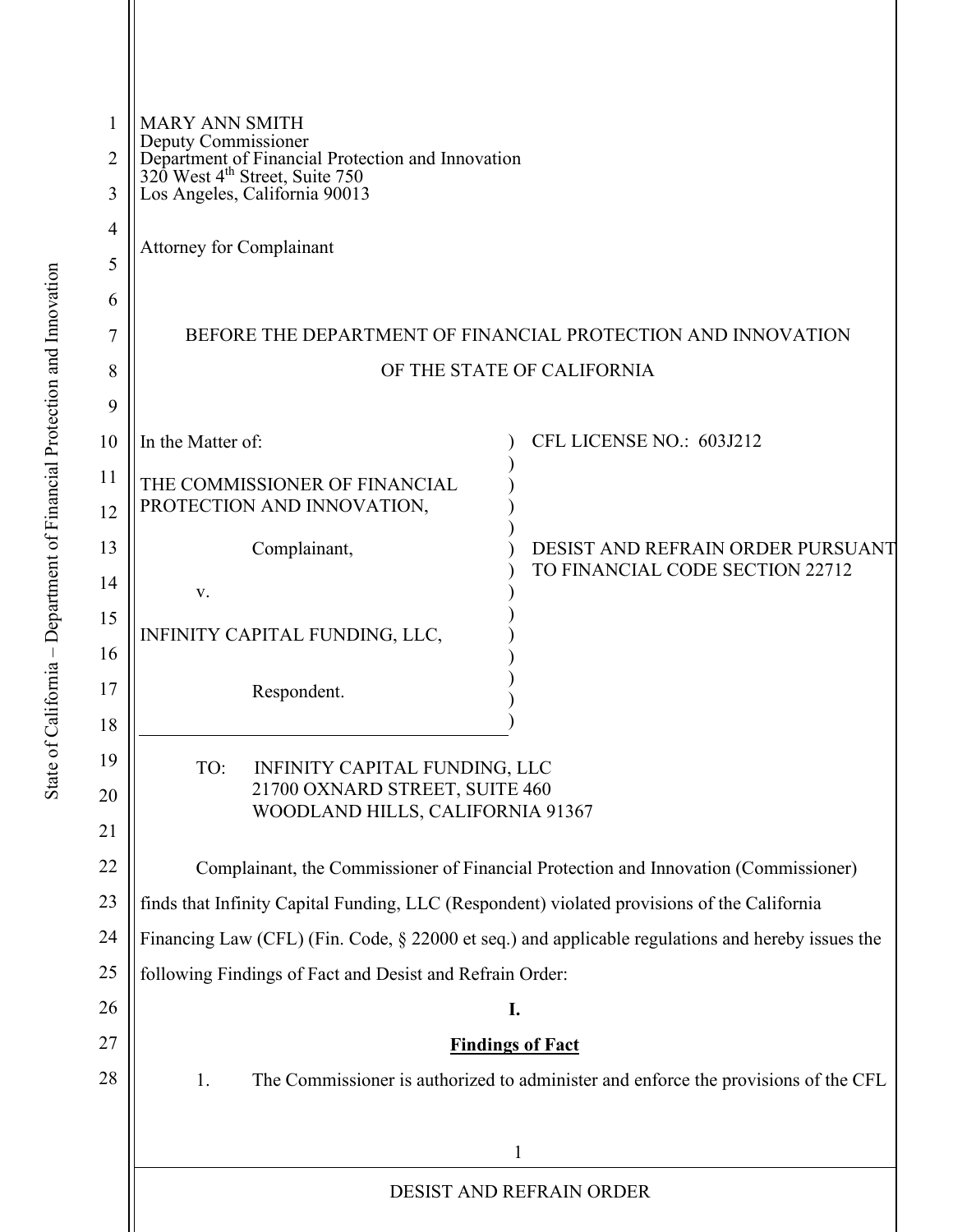$\mathfrak{D}$ 1 2 3 4 5 6 7 8 9 10 11 12 13 14 15 16 17 18 19 20 21 22 23 24 25 26 27 28 and the rules and regulations promulgated thereunder. 2. Respondent is a licensed finance lender/broker with a principal place of business at 21700 Oxnard Street, Suite 460, Woodland Hills, California 91367. 3. Pursuant to Financial Code section 22712, CFL licensees are required to maintain a surety bond in the minimum amount of \$25,000.00. 4. On or around September 21, 2021, the Commissioner received notice that Respondent's surety bond would expire on October 28, 2021. 5. On October 14, 2021 the Commissioner notified Respondent that the Commissioner would issue a Desist and Refrain Order under Financial Code section 22712, subdivision (a) if the surety bond was not reinstated, continued, or replaced by October 28, 2021. 6. Respondent's surety bond expired on October 28, 2021. 7. Respondent has yet to replace or reinstate its surety bond in violation of Financial Code section 22112. **II. Desist and Refrain Order** 8. Financial Code section 22112 and California Code of Regulations, title 10, section 1422 require a licensee to maintain a surety bond at all times. 9. Financial Code section 22712, subdivision (a) provides, in relevant part: Whenever, in the opinion of the commissioner . . . any licensee violates any provision of this division, any provision of an order, or any regulation adopted pursuant to this division, the commissioner may order that person or licensee to desist and to refrain from engaging in the business or further continuing that violation. If, within 30 days after the order is served, a written request for a hearing is filed and no hearing is held within 30 days thereafter, the order is rescinded. . . . 10. Respondent violated Financial Code section 22112 and California Code of Regulations, title 10, section 1422, by failing to maintain its surety bond. NOW BASED ON THE FOREGOING, IT IS HEREBY ORDERED under Financial Code section 22712, subdivision (a), that Infinity Capital Funding, LLC immediately desist and refrain from further violating Financial Code section 22112 and California Code of Regulations, title 10, section 1422, by reinstating, continuing, or replacing its surety bond in compliance with Financial

DESIST AND REFRAIN ORDER